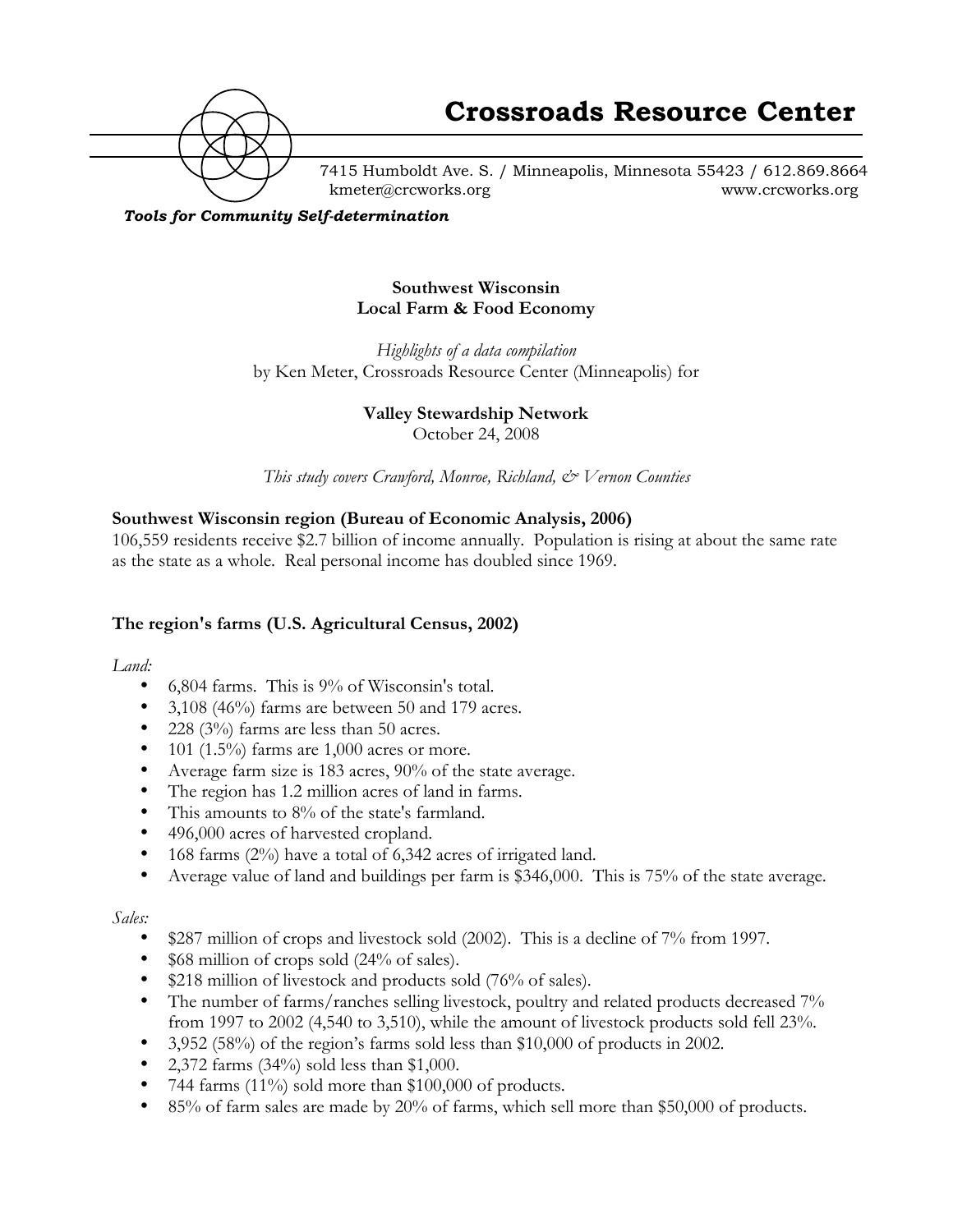53% of the region's farms (3,600 of 6,804) reported net losses in 2002. 48% of the region's farmers collected a combined total of \$14.7 million of federal commodity support payments.

## *Dairy & Cattle:*

3,862 (57%) ranches and farms hold an inventory of 230,000 cattle. The region holds 77,000 dairy cows, and 27,000 beef cattle. 1,581 farms sold \$151 million of dairy products. This is a 28% decline in the number of farms (2,197 in 1997) and a 12% decline in sales (\$172 million in 1997). 4,022 (68%) farms produce 793,000 tons of forage crops (hay, etc.) on 239,000 acres. 24% of region farms raise corn for silage. 102,000 cattle were sold in 2002 from 3,031 farms for total sales of \$58 million. This is a 21% increase from 1997 sales of \$48 million. The number of farms selling cattle fell 28% from 4,232 farms in 1997.

## *Other livestock*  $\mathcal{Q}$  *animal products:*

Hog and pig sales fell 86% from \$10 million in 1997 to \$1.4 million in 2002. The number of farms selling hogs and pigs fell 29% from 316 in 1997 to 225 in 2002. 237 farms sold \$656,000 of sheep, lambs, and goats. 284 farms raise poultry, up 21% from 235 in 1997. Poultry sales total \$1.3 million, up 17% from \$1.1 million in 1997. 292 farms sold \$1 million of horses in 2002.

#### *Grains & oilseeds*

2,745 (40%) farms raise corn. 29% of the region's harvested cropland is devoted to corn. The region produces 20 million bushels of corn. 784 farms raise soybeans.

*Vegetables & Fruits (some farmers state that Ag Census data does not fully represent fruit production):*

129 farms work 857 acres to raise vegetables.

31 farms raise 2,700 hundredweight of potatoes.

The region has 92 farms with a total of 1,309 acres of orchards.

#### *Tobacco*

126 farms raise tobacco on 257 acres. This is 28% of the state's tobacco farms, and 17% of state acreage.

Total production in the region is 570,000 pounds.

Vernon County is the largest tobacco producing county in the region, with 78% of the region's production.

#### *Direct and organic sales:*

382 farms sell \$2.1 million of food directly to consumers. This is a 9% rise in the number of farms (352 in 1997) selling direct, and a 63% increase in direct sales from 1997 to 2002. Direct sales total 0.8% of total all farm sales, compared with a national average of 0.5%.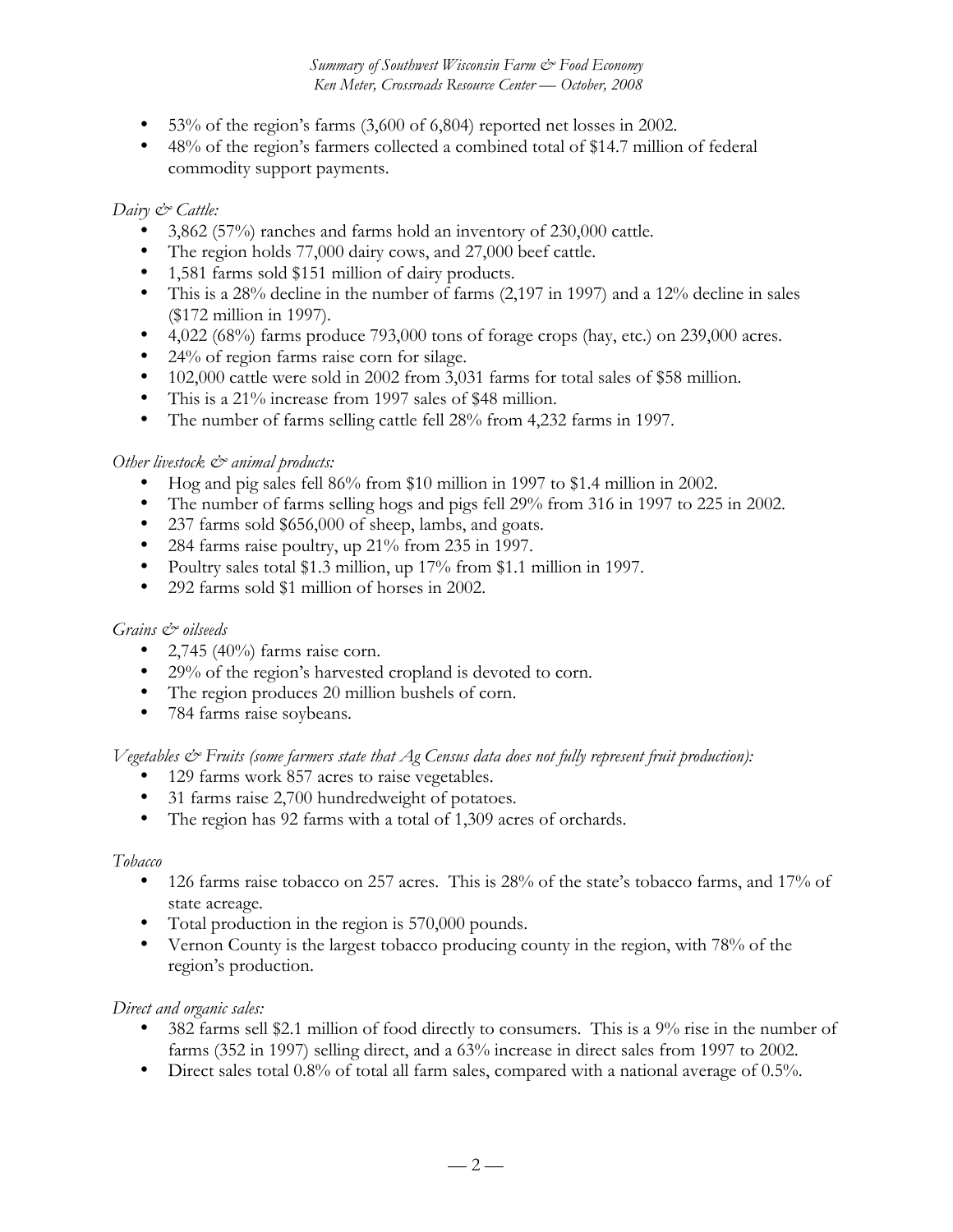133 region farms sold organic foods (\$4.9 million in sales). Vernon County was the regional leader in organic sales, with \$3.6 million.

## **Balance of Cash Receipts and Production Costs (BEA):**

Southwest Wisconsin Region ranchers and farmers sell \$386 million of food commodities per year (average per year for the 13 years 1994-2006), spending \$419 million to raise them, for an average loss of \$33 million each year. Note that these sales figures compiled by the BEA are far higher than cash receipts recorded by the USDA Agriculture Census (above).

Overall, farm producers have lost \$429 million since 1994. Farmers have earned a surplus only one of the past 13 years. Nevertheless, 53% of the region's farms and ranches reported that they lost money in 2002 (Ag Census). Southwest Wisconsin Region farmers and ranchers earned \$232 million less by selling commodities in 1969 than they earned in 2006 (in 2006 dollars).

Farmers and ranchers earn another \$42 million per year of farm-related income — primarily custom work, and rental income (thirteen-year average for 1994-2006). Federal farm support payments are relatively small, averaging \$21 million per year for the entire region for the years 1994-2006. Fortyeight of the region's farms collect federal subsidies.

Loss of income from livestock and dairy products is one of the key reasons for the decline of the region's farm economy. Farmers earned \$624 million from selling livestock and products in 1979; this had fallen to \$289 million by 2006, a decline of more than half.

## **The region's consumers:**

Southwest Wisconsin Region consumers spend \$231 million buying food each year, including \$131 million for home use. Most all of this food is produced outside the region. \$2.1 million of food products (one percent of consumer demand and 0.1% of farm cash receipts) are sold by farmers directly to consumers.

Estimated change in net assets for all region households combined was a loss of \$126 million in 2006 (BLS).

## **Farm and food economy summary:**

Farmers lose \$33 million each year producing food commodities, and spend \$135 million buying inputs from external suppliers, for a total loss of \$168 million to the region.

Meanwhile, consumers spend \$208 million buying food from outside. Thus, total loss to the region is \$376 million of potential wealth *each year*. This loss amounts to 97% of the value of all food commodities raised in the region, and is also well more than the amount needed to feed all residents.

If the region's consumers purchased 25% of their food directly from farmers, it would produce \$33 million of new farm income each year — enough to offset current farm production losses.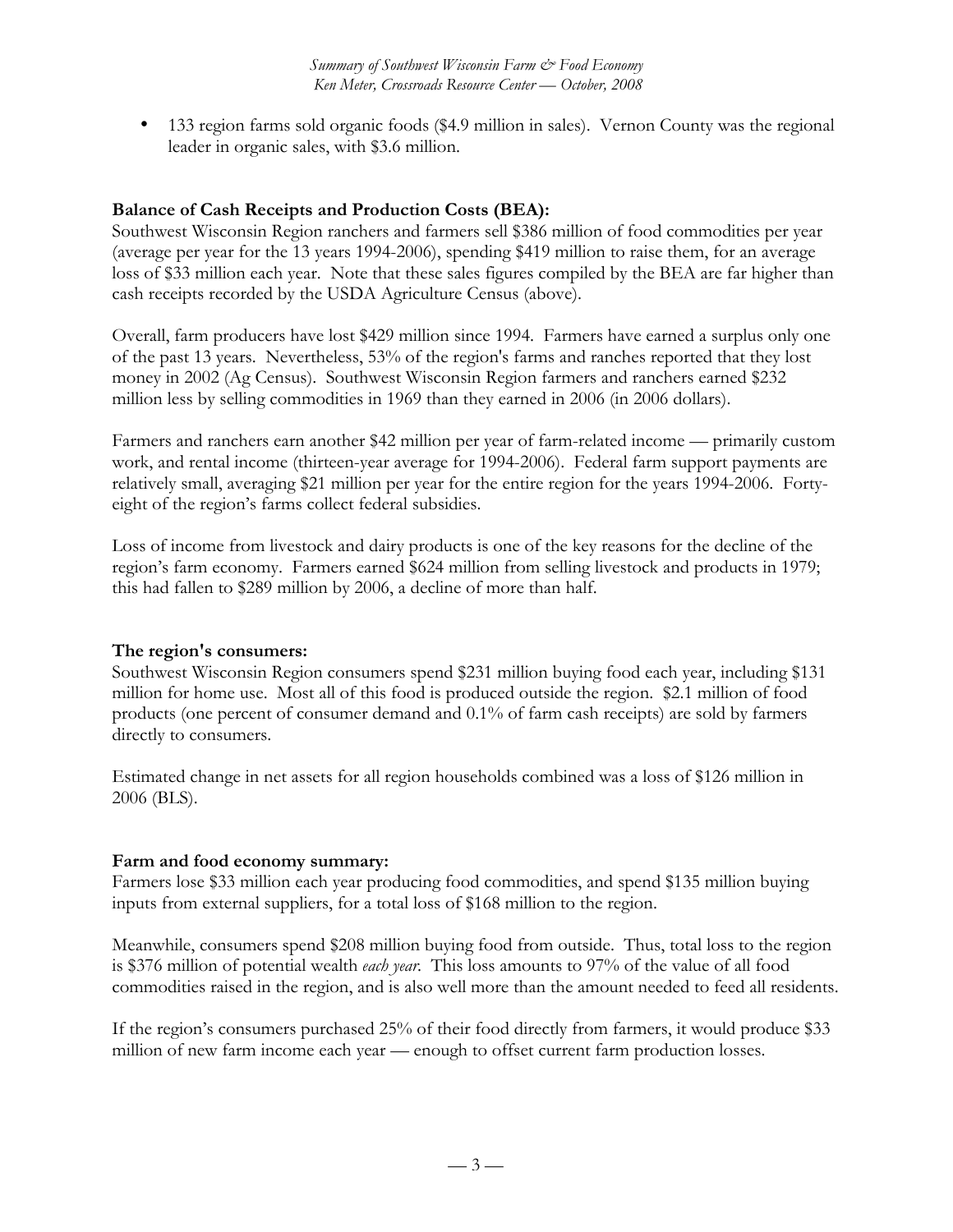## **Southwest Wisconsin Region: markets for food eaten at home (2006):**

|                                     | millions |
|-------------------------------------|----------|
| Meats, poultry, fish, and eggs      | 30       |
| Fruits & vegetables                 | 21       |
| Cereals and bakery products         | 17       |
| Dairy products                      | 15       |
| "Other," incl. sweets, fats, & oils | 48       |

#### **County Highlights from the 2002 Agriculture Census:**

#### **Crawford County**

1,278 farms in 2002, up 12 percent from 1997. Government payments rose 61% from 1997 to 2002, to \$3.2 million. 70% of the county's 1,278 farms are 50 to 499 acres in size. County farms sold \$42 million of farm products in 2002, up 2% from 1997. 68% of county farm sales are livestock and products. Most important farm product was dairy, with \$18 million in sales. \$8.6 million of cattle and calves were sold by county farms. \$1 million of hogs and pigs were sold. Crawford County ranks  $9<sup>th</sup>$  in Wisconsin for fruit sales, with \$3.2 million. County farms sold \$232,000 of vegetables. 41,000 acres of county farmland were devoted to raising forage crops. Crawford has an inventory of 38,000 cattle. Crawford County is the eight-largest goat-producing county in the state.

## **Monroe County**

1,938 farms in 2002, up slightly from 1997.

Government payments increased 103 percent from 1997 to 2002, to \$4.2 million.

Nearly half of county farms are 50-179 acres.

Of the \$103 million in farm products sold by county farms, 75% involved sales of livestock or animal products.

Dairy products are the largest single item, with \$53 million sold — half of county farm sales. \$20 million of cattle and calves are sold.

Monroe County ranks second in Wisconsin for fruit sales, selling \$16 million.

\$9 million of grains were sold.

The county ranks third in horse inventory.

Monroe County ranks 6<sup>th</sup> in Wisconsin in broiler chicken inventory.

Inventory of cattle and calves is 72,000.

68,000 acres of county land are devoted to forage crops.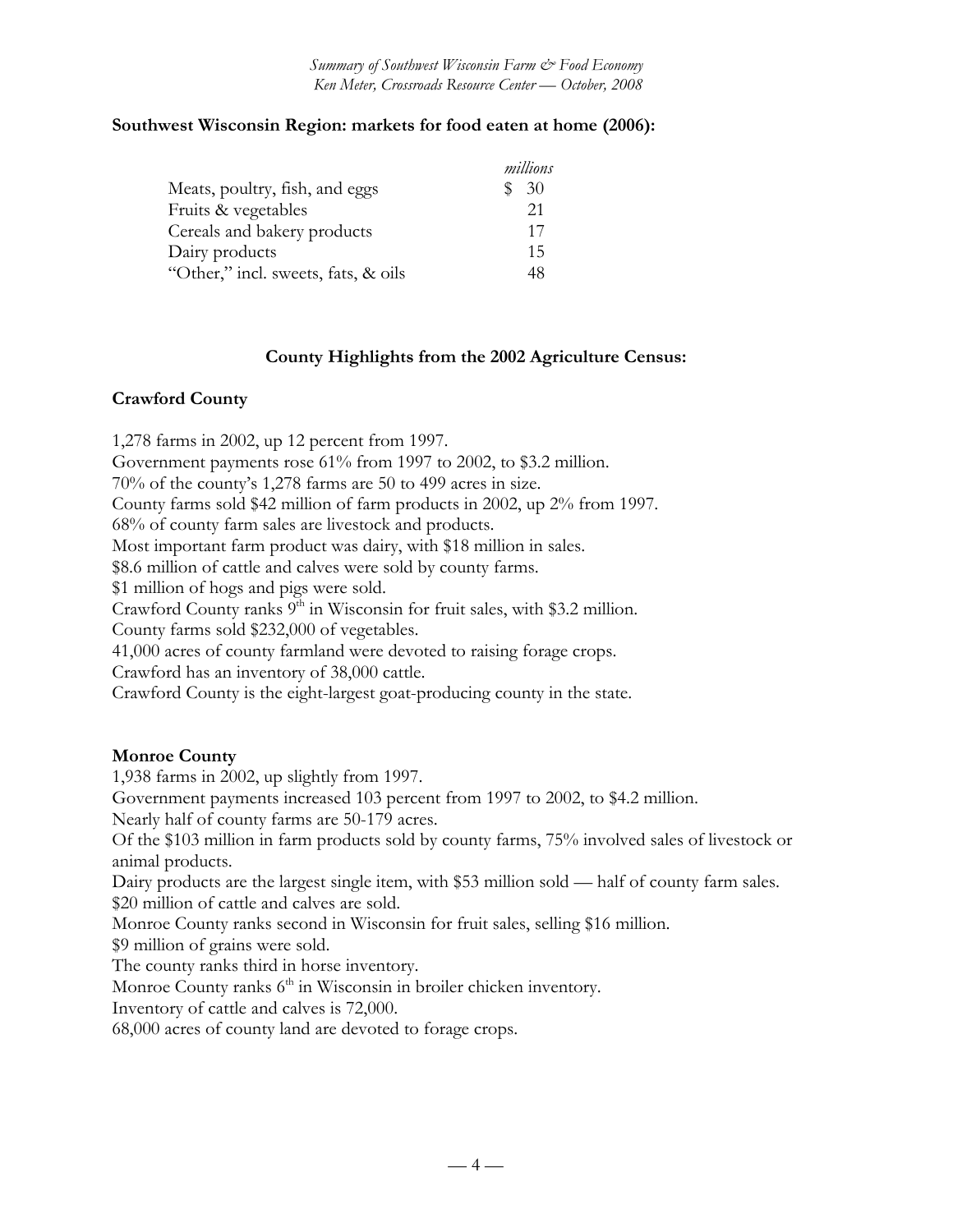# **Richland County**

1,358 farms in 2002, up 6 percent from 1997. Nearly half of county farms are between 50-179 acres. Market value of farm production fell 18 percent from 1997 to 2002. 82% of farm sales are livestock and related products (including dairy). Dairy sales total \$30 million, 59% of total farm sales. Cattle and calf sales total \$9 million. Grain sales total \$6 million. County farms sell \$685,000 of fruit. Vegetable sales are not reported by USDA to protect confidentiality. Government payments increased 69 percent to \$3 million. Inventory of cattle and calves, including dairy animals, is 44,982. Hog  $\&$  pig sales are not reported, but the county is  $9<sup>th</sup>$ -largest producer in Wisconsin. 50,800 acres of land are devoted to forage crops. Corn for grain is planted on 25,600 acres.

## **Vernon County**

2,230 farms in 2002, down 5 percent from 1997.

Market value of farm sales declined 5 percent from 1997 – 2002, to \$90 million.

Livestock and dairy sales totaled \$72 million, or 80 percent of county farm sales.

Dairy sales total \$49 million, or 54% of county farm sales.

Sales of cattle and calves total \$20 million.

Grain sales total \$11.7 million.

\$704,000 of vegetables are sold by Vernon County farms

Government payments rose 78% from 1997 to 2002.

Vernon County ranks third in Wisconsin for tobacco production.

The county ranks fourth in the state for horse production, and sixth for sheep and goats.

Vernon County is the seventh largest producer of hay and forage crops in the state, with 78,000 acres.

49,000 acres of county land are devoted to corn for grain, and 21,000 to soybeans.

## **State of Wisconsin**

The state has 77,131 farms, three percent less than 1997. Nearly 30,000 of these farms (38%) are 50- 179 acres. Farm product sales total \$5.6 billion, down  $3\%$  from 1997. 70% of all farm sales are livestock and dairy products. Government payments increased 65% from 1997 to 2002, to \$247 million. Wisconsin ranks  $8<sup>th</sup>$  in the U.S. for livestock and products. The state has 704,513 acres of corn for silage, the most of any state in the nation. Wisconsin ranks first in the U.S. for "other" animals (other than cattle, pigs, sheep, goats, horses). The state ranks  $2<sup>nd</sup>$  in acreage devoted to vegetable production, with 253,000 acres. Sales of vegetables total \$341 million, eighth in the nation. Milk sales total \$2.6 billion, second-largest in the U.S. Wisconsin ranks  $4<sup>th</sup>$  in the nation for acreage of forage crops. Christmas tree sales total \$23 million, sixth-largest in U.S.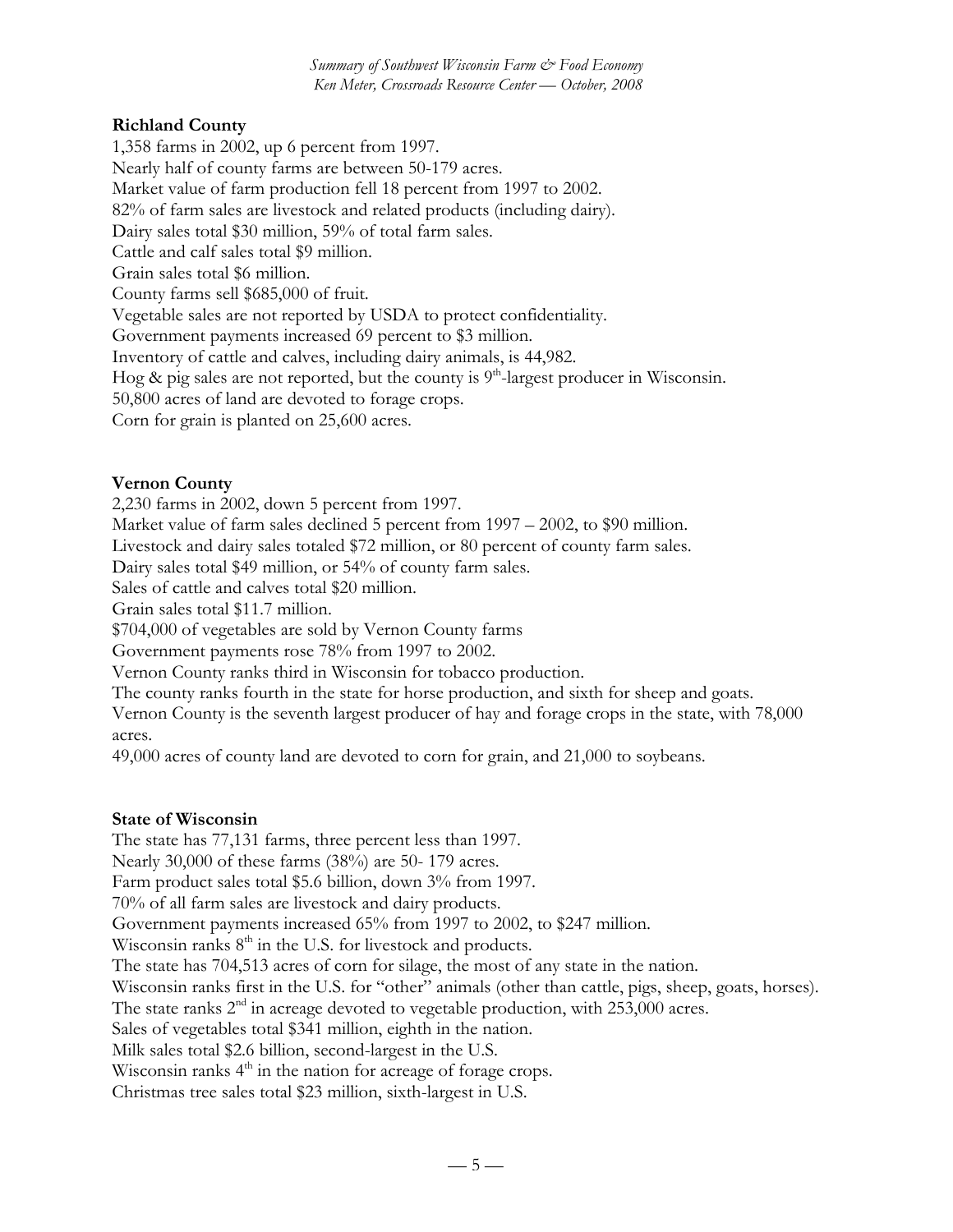The state ranks  $8<sup>th</sup>$  in the U.S. for acres devoted to corn for grain. Wisconsin has the ninth-largest inventory of cattle and calves in the U.S. Sales of grains total \$893 million. Cattle and calf sales total \$835 million.

# **Top 25 farm products in Wisconsin in 2006 [USDA Economic Research Service]**

|                |                    | \$ millions              |
|----------------|--------------------|--------------------------|
| 1              | Dairy products     | 3,075                    |
| 2              | Cattle and calves  | 937                      |
| 3              | Corn               | 789                      |
| $\overline{4}$ | Soybeans           | 275                      |
| 5              | Greenhouse/nursery | 245                      |
| 6              | Potatoes           | 212                      |
| 7              | Cranberries        | 143                      |
| 8              | Hay                | 130                      |
| 9              | Hogs               | 110                      |
| 10             | <b>Broilers</b>    | 66                       |
| 11             | Wheat              | 63                       |
| 12             | Corn, sweet        | 53                       |
| 13             | Chicken eggs       | 45                       |
| 14             | Beans, snap        | 37                       |
| 15             | Apples             | 22                       |
| 16             | Peas, green        | 16                       |
| 17             | Oats               | 10                       |
| 18             | Cabbage            | 8                        |
| 19             | Aquaculture        | 7                        |
| 20             | Honey              | $\overline{\mathcal{I}}$ |
| 21             | Cucumbers          | 6                        |
| 22             | Carrots            | 6                        |
| 23             | Strawberries       | 6                        |
| 24             | Onions             | 5                        |

*Note: Turkeys are also among the top 25 farm products in Wisconsin, but sales are not reported by ERS to protect confidentiality.*